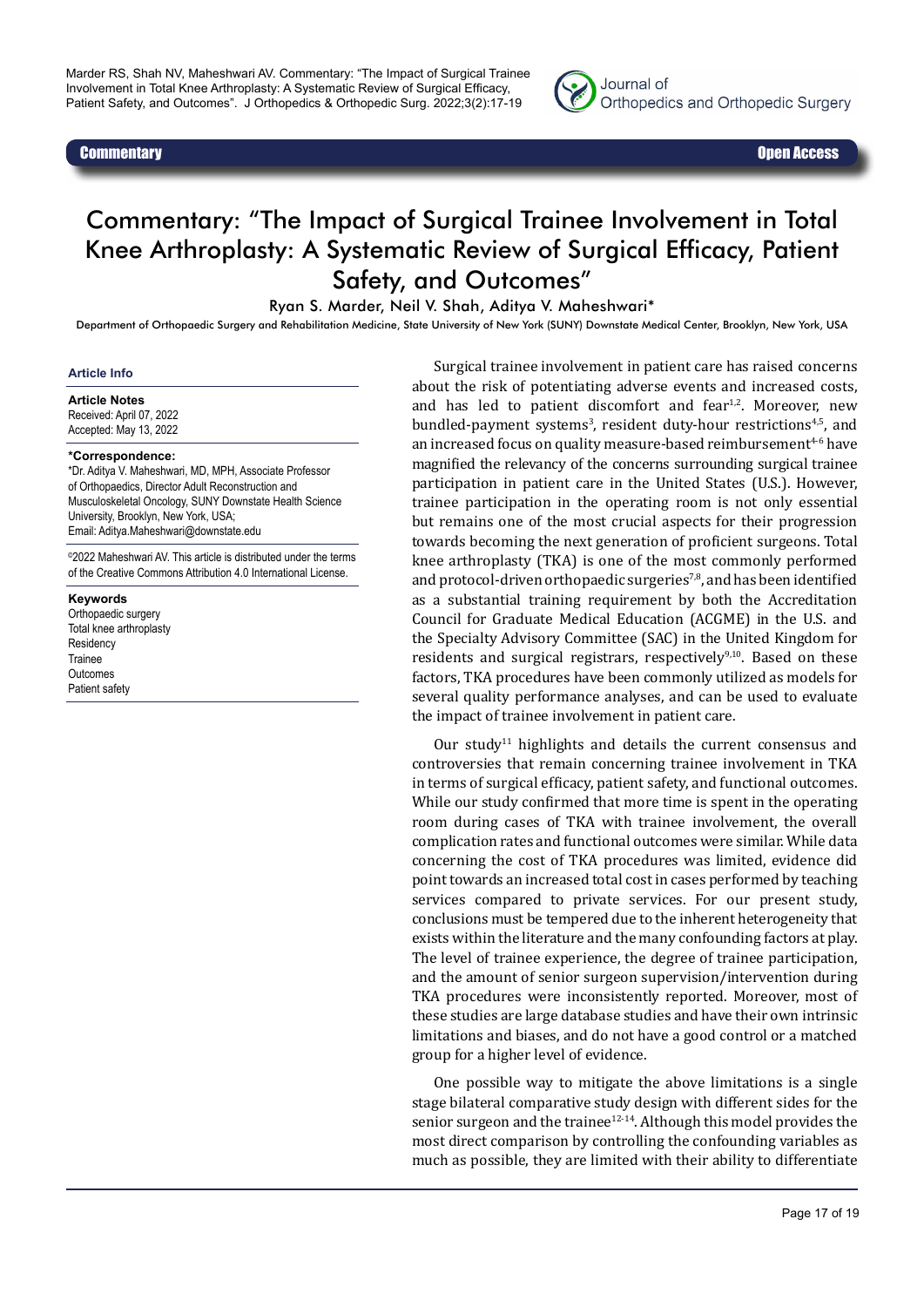other outcomes, like systemic complications and other hospital-based logistics like length of stay, mortality, and total cost, that are independent of the laterality. In addition, preoperative and technical differences between the two sides may exist, creating another bias. In a recent study, where the trainee did the right side first followed by the attending on the left side on most patients, Sheridan et al.<sup>12</sup> found similar tourniquet times and outcomes between the two groups. Similarly, in a study by Goto et al.<sup>13</sup> where the attending first did the knee with a lower functional score, there was no difference in functional and radiographic scores between the two groups, although the trainee took significantly longer to complete the TKA procedure. However, the level of the trainee and the degree of the attending involvement in supervision was not specified in either of these studies.

Our group<sup>14</sup> recently utilized a similar model eliminating some of the earlier biases, and found that the attending surgeon completed his side significantly faster (incision to dressing, 70.2 minutes vs. 96.9 minutes, p<0.001) compared to the chief residents (PGY-5), presenting an opportunity cost of one TKA to the attending and the hospital per three TKAs performed with residents' active participation. These findings should be interpreted with the fact that the residents do play a significant role in several other ancillary workload and save a lot of time and pressure for the attending indirectly. In addition, our study sub-divided the TKA procedure into eight standardized and critical steps, and the "exposure" and "closure" steps were found to be the most time-consuming/time-difference steps of the surgery for the chief resident cohort in comparison to the attending surgeon. By identifying the limiting steps of the TKA procedure, trainees can focus on and practice these techniques in the operating room and simulation models to become more efficient and skilled at completing these steps. This is important as 45% of primary TKA procedures in the U.S. are performed by surgeons who are not fellowship trained, and thus residency training becomes pivotal<sup>15</sup>. Despite these differences in operative timing, functional outcomes 90 days postoperatively (Knee Society Score [KSS] attending vs. resident, 95.6 vs. 91.1; p=0.414), and intraoperative complications (none recorded) and patient laterality preference (attending vs. resident, 14.2% vs. 10.2%; p=0.393) at 1-year follow-up were comparable in our study $14$ .

Optimizing and enhancing trainee hands-on experience during surgical procedures must be weighed against the potential adverse outcomes that may be associated with such involvement. Although one-third of all orthopaedic procedures performed are completed at teaching hospitals $16$ , concern among patients, payors, and policymakers has become more relevant in recent years. These concerns are not limited to TKA and are also present during other orthopaedic procedures (e.g., total hip

arthroplasty) and in various other surgical subspecialties. Our systematic review<sup>11</sup> and the recent single-staged bilateral TKA analyses $12-14$  should help to reassure all those concerned that trainee involvement in TKA is relatively safe. We do emphasize that 'hands-on' training is a necessary investment to create a future skilled workforce and should not be compromised. Future studies should supplement these results and analyze the impact of trainee involvement in various orthopaedic and non-orthopaedic procedures in an effort to enhance patient care and safety.

## **Conflict of interest**

Dr. Maheshwari, Dr. Shah, and Mr. Marder declare that there is no conflict of interest.

## **Funding**

This research received no specific grant from funding agencies in the public, commercial, or not-for-profit sectors.

### **References**

- 1. Nahhas CR, Yi PH, Culvern C, et al. Patient Attitudes Toward Resident and Fellow Participation in Orthopedic Surgery. J Arthroplasty*.* 2019; 34(9): 1884-1888. e1885.
- 2. Edgington JP, Petravick ME, Idowu OA, et al. Preferably Not My Surgery: A Survey of Patient and Family Member Comfort with Concurrent and Overlapping Surgeries. J Bone Joint Surg Am*.* 2017; 99(22): 1883-1887.
- 3. Rana AJ, Bozic KJ. Bundled payments in orthopaedics. Clin Orthop Relat Res*.* 2015; 473(2): 422-425.
- Ahmed N, Devitt KS, Keshet I, et al. A systematic review of the effects of resident duty hour restrictions in surgery: impact on resident wellness, training, and patient outcomes. Ann Surg*.* 2014; 259(6): 1041-1053.
- 5. Antiel RM, Reed DA, Van Arendonk KJ, et al. Effects of duty hour restrictions on core competencies, education, quality of life, and burnout among general surgery interns. JAMA Surg*.* 2013; 148(5): 448-455.
- 6. Holt G, Nunn T, Gregori A. Ethical dilemmas in orthopaedic surgical training. J Bone Joint Surg Am*.* 2008; 90(12): 2798-2803.
- 7. Hoerlesberger N, Glehr M, Amerstorfer F, et al. Residents' Learning Curve of Total Knee Arthroplasty Based on Radiological Outcome Parameters: A Retrospective Comparative Study. J Arthroplasty*.* 2021; 36(1): 154-159.
- 8. Garrett WE, Jr., Swiontkowski MF, Weinstein JN, et al. American Board of Orthopaedic Surgery Practice of the Orthopaedic Surgeon: Part-II, certification examination case mix. J Bone Joint Surg Am*.* 2006; 88(3): 660-667.
- 9. ACGME. Orthopaedic Surgery Minimum Numbers: Review Committee for Orthopaedic Surgery. https://www.acgme.org/globalassets/ PFAssets/ProgramResources/260\_ORS\_Case\_Log\_Minimum\_ Numbers.pdf. Published 2014. Accessed 14 Jan 2022.
- 10. Beattie N, Maempel JF, Roberts S, et al. Surgery performed by supervised registrars does not adversely affect medium-term functional outcomes after total knee replacement. Ann R Coll Surg Engl*.* 2018; 100(1): 57-62.
- 11. Marder RS, Shah NV, Naziri Q, et al. The impact of surgical trainee involvement in total knee arthroplasty: a systematic review of surgical efficacy, patient safety, and outcomes. Eur J Orthop Surg Traumatol*.* 2022.